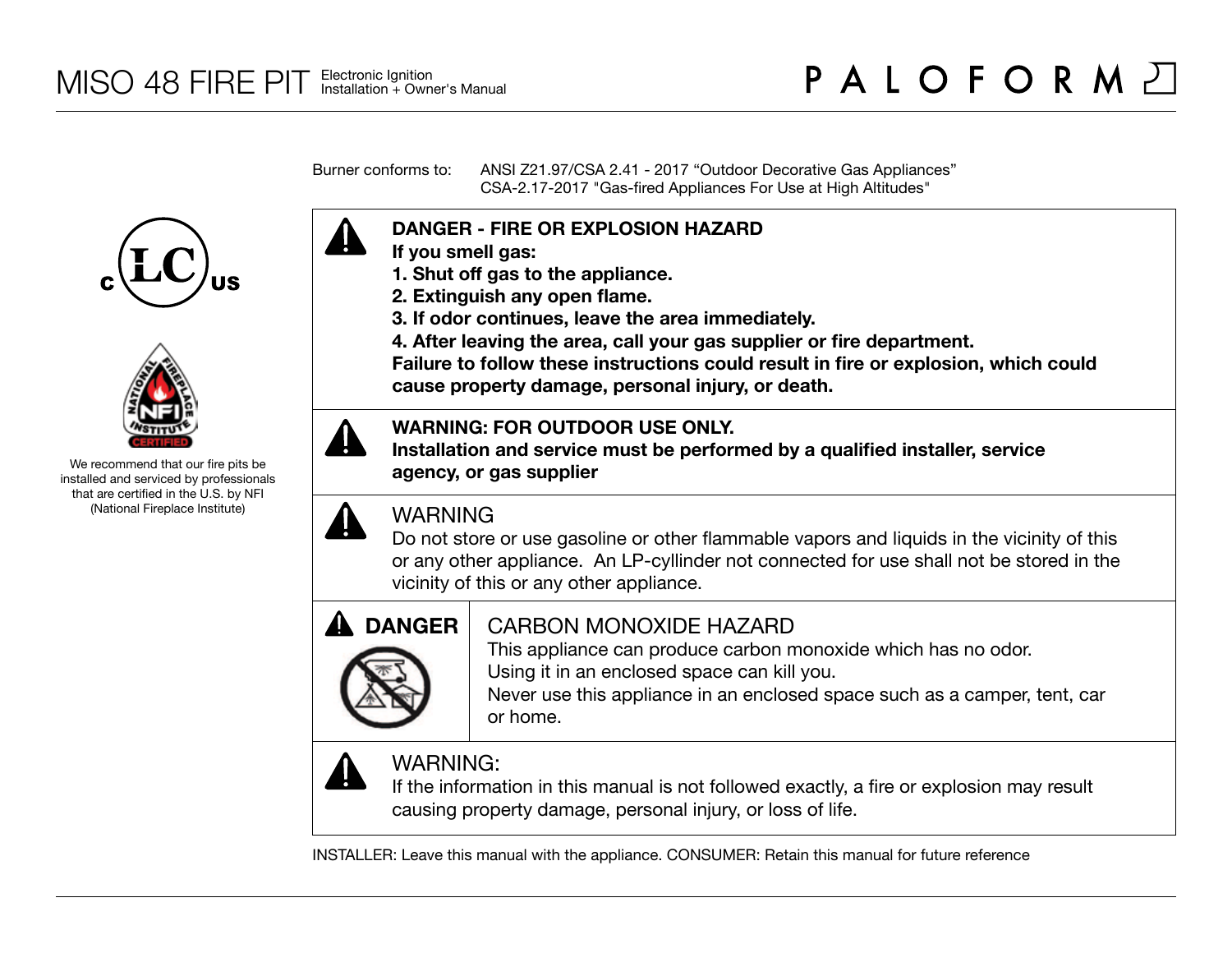# WARNINGS:

IMPORTANT: This appliance should be inspected before use and at least once annually by a qualified service person.

More frequent cleaning may be required as necessary. It is imperative that the control compartment, burners and circulating air passageways of the appliance be kept clean.

DANGER: Carbon monoxide poisoning can lead to death!

CARBON MONOXIDE POISONING: Early signs of carbon monoxide poisoning resemble the flu, with symptoms including headache, dizziness, or nausea. If you experience these signs, the Fire Pit may not be working properly. Get fresh air at once! Have the Fire Pit serviced. Some people are more affected by carbon monoxide than others, including pregnant women, people with heart or lung disease or anemia, those under the influence of alcohol, and those at high altitudes.

#### NATURAL GAS AND PROPANE:

To assist in detecting leaks, an odorant has been added to natural gas and propane. However, this odorant can fade, and gas may be present even though no odor exists. Make certain you read and understand all warnings. Keep this manual for reference. It is your guide to safe and proper operation of this appliance.

WARNING: Any modification to this appliance or its controls can be dangerous.

- 1. This appliance, as supplied, is only for use with the type of gas indicated on the rating plate.
- 2. When this appliance is connected to a fixed piping system, the installation must conform to local codes. or in the absence of local codes, to the National Fuel Gas Code, ANSI Z223.1/NFPA 54, or the International Fuel Gas Code.
- 3. Keep the appliance area clear and free from combustible materials, gasoline and other flammable vapors and liquids
- 4. Do not burn solid fuel in this appliance. Do not use this appliance to cook food or to burn paper or other objects.
- 5. Children and adults should be alerted to the hazards of high surface temperatures and should stay away to avoid burns or clothing ignition.
- 6. Clothing or other flammable materials should not be hung from the appliance, or placed on or near the appliance.
- 7. Young children should be carefully supervised when they are in the area of the appliance.
- 8. Do not use the appliance if any part has been under water. Immediately call a qualified service technician to inspect the appliance and to replace any part of the control system and any gas control which has been under water.
- 9. Inspect the appliance before each use.

10. Turn the appliance off and let cool before servicing, installing, repairing or covering. Any guard or other protective device removed for servicing the appliance must be replaced prior to operating the appliance. Only a qualified service person should install, service, or repair the appliance.

#### HIGH ALTITUDE INSTALLATION

The appliance is certified for installations up to 4500' (1372 m) above sea level. At this altitude range, no changes to the appliance are required. Please contact Paloform for information regarding installation above 4500' (1372 m).

### LOCAL CODES

The installation of this appliance must conform with local codes, or in the absence of local codes, with the National Fuel Gas Code, ANSI Z223.1 • NFPA 54; National Fuel Gas Code; Natural Gas and Propane Installation Code, CSA B149.1; or Propane Storage and Handling Code, CSA B149.2, as applicable.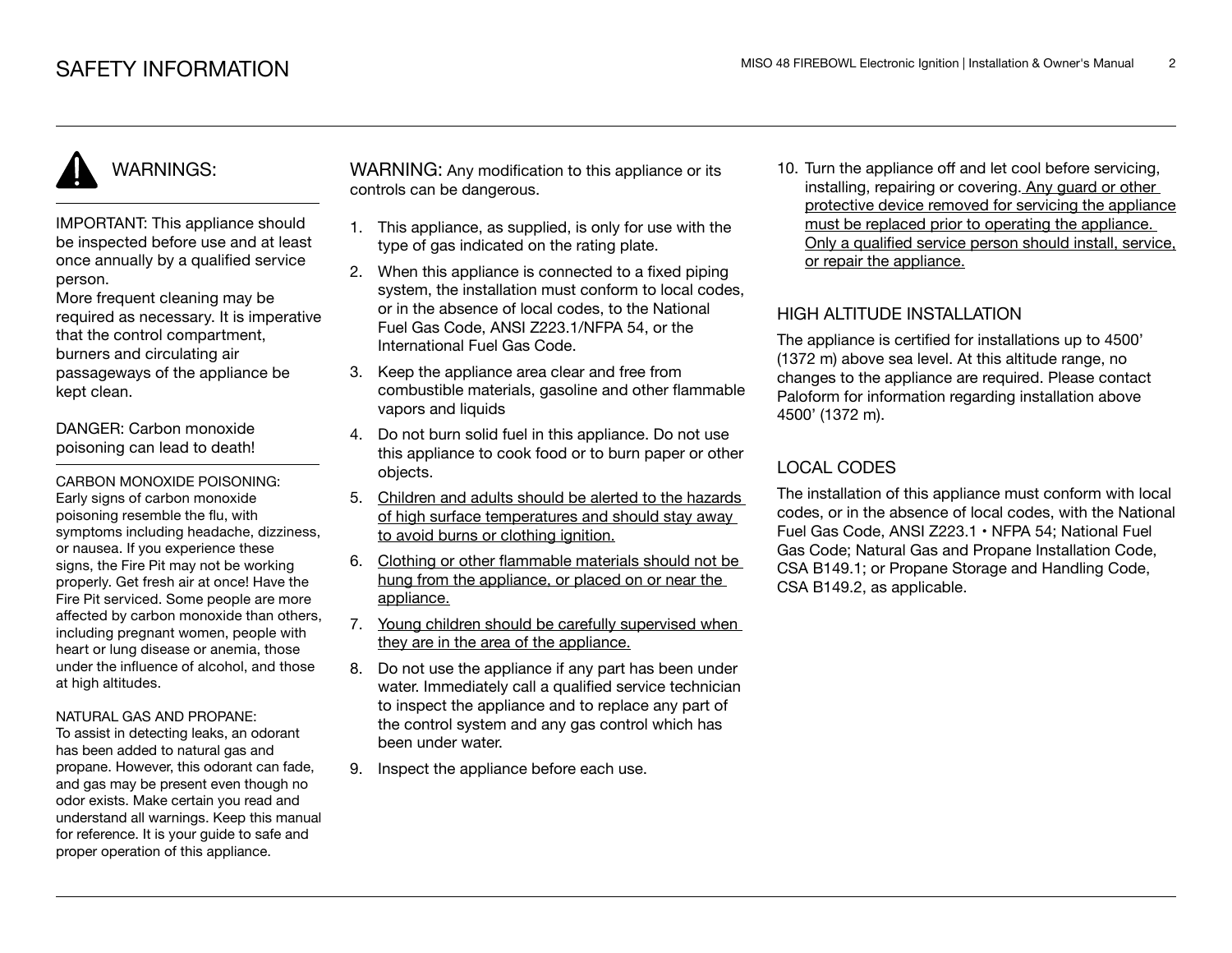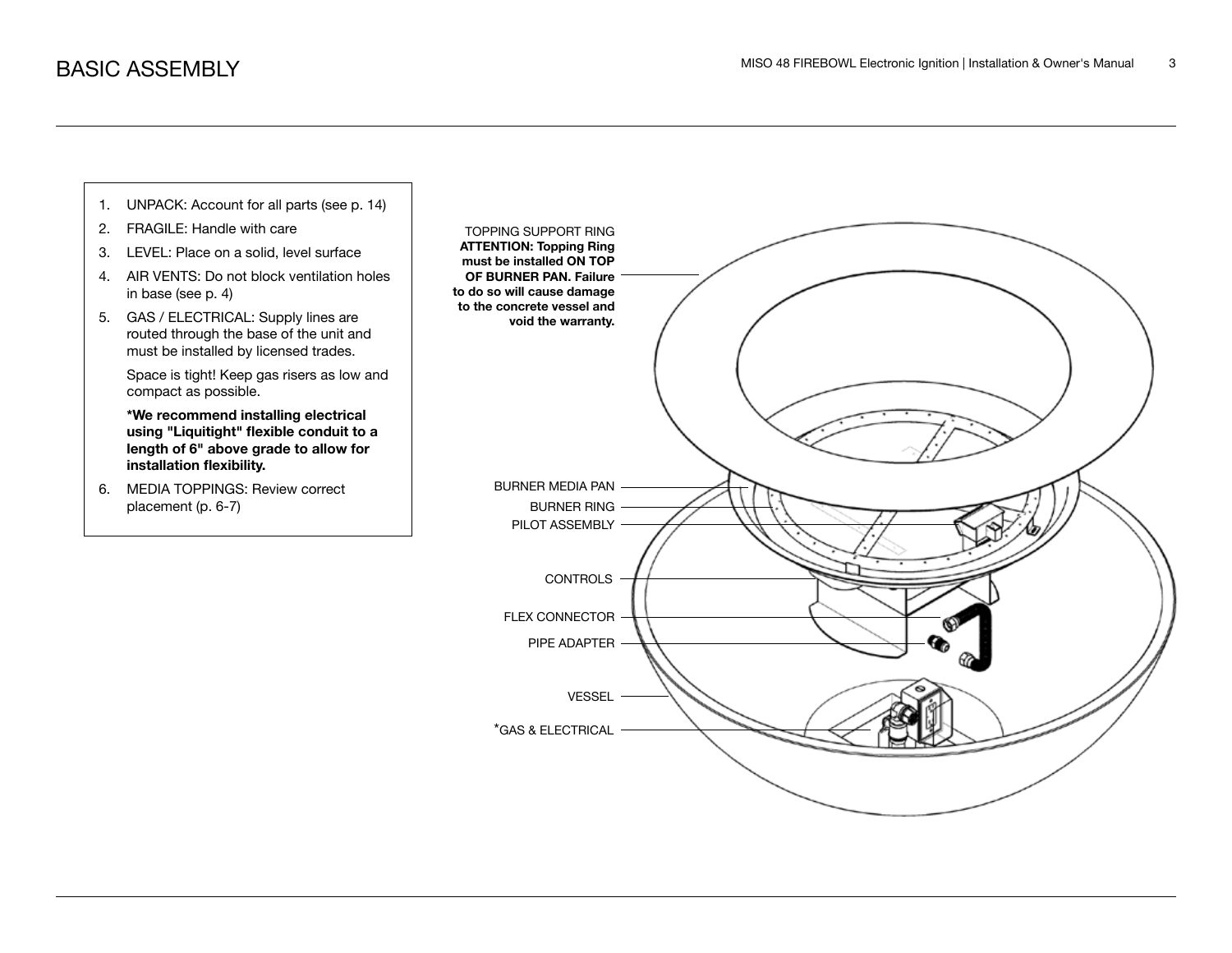|                       | NATURAL GAS                                                                                                                                                                  | <b>PROPANE</b> |  |
|-----------------------|------------------------------------------------------------------------------------------------------------------------------------------------------------------------------|----------------|--|
| Burner Model #        | CIR-E-24                                                                                                                                                                     | CIR-E-24P      |  |
| Max Heat Input        | 140,000 BTU/h                                                                                                                                                                | 140,000 BTU/h  |  |
| Inlet Pressure - Min. | 4.5" W.C                                                                                                                                                                     | 11.0" W.C.     |  |
| Inlet Pressure - Max. | $10.5"$ W.C.                                                                                                                                                                 | 13.0" W.C.     |  |
| Orifice Size          |                                                                                                                                                                              | 27             |  |
| <b>Burner Ports</b>   | 114                                                                                                                                                                          | 114            |  |
| Port Size             | 1/8"                                                                                                                                                                         | 1/8"           |  |
| Electrical            | 120V 15A Outdoor Receptacle - Dedicated<br>Circuit with Wall Switch, Burner connects<br>via an AC adapter. Must be installed and<br>grounded in accordance with local codes. |                |  |

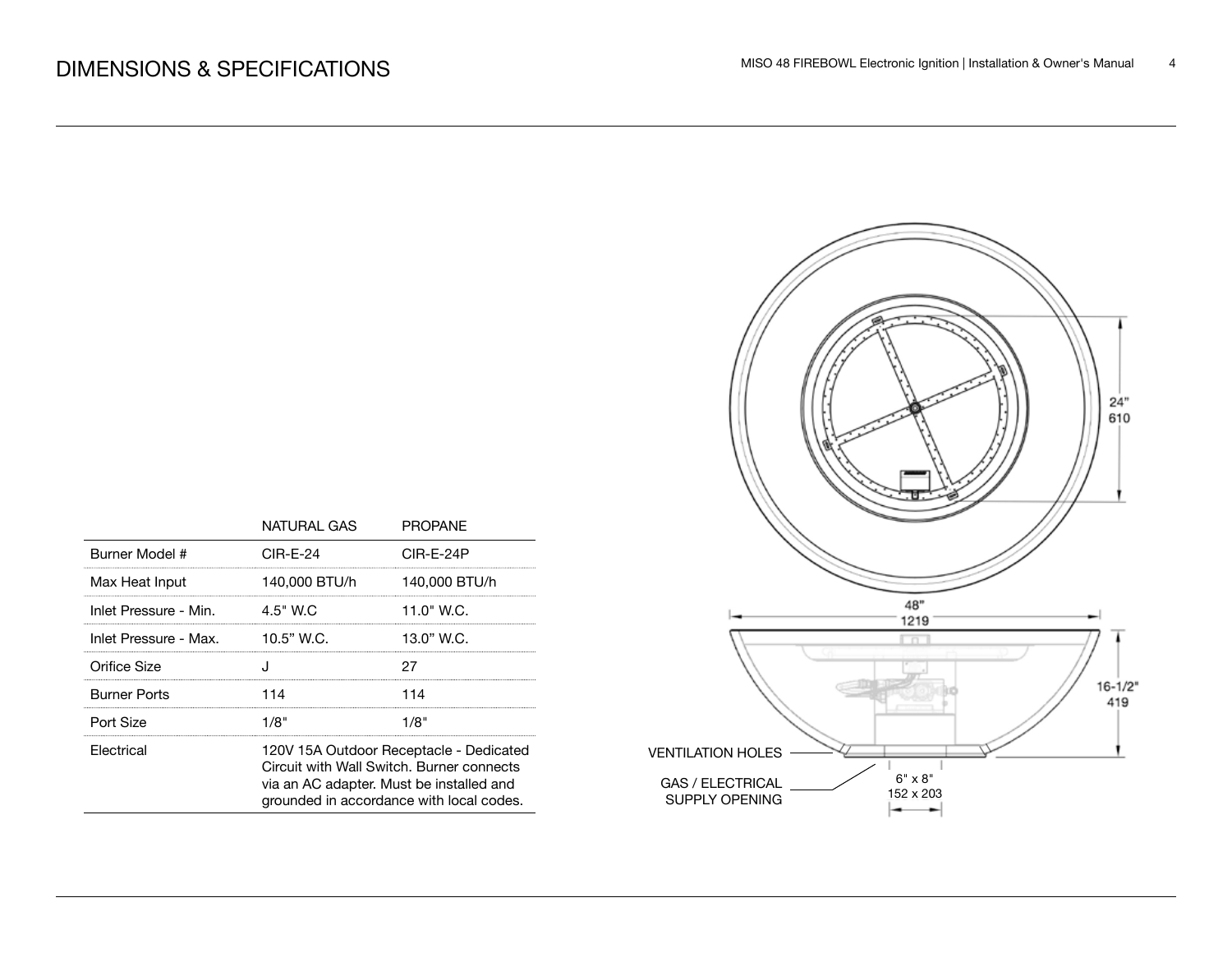

FIG 1. MINIMUM CLEARANCES TO COMBUSTIBLES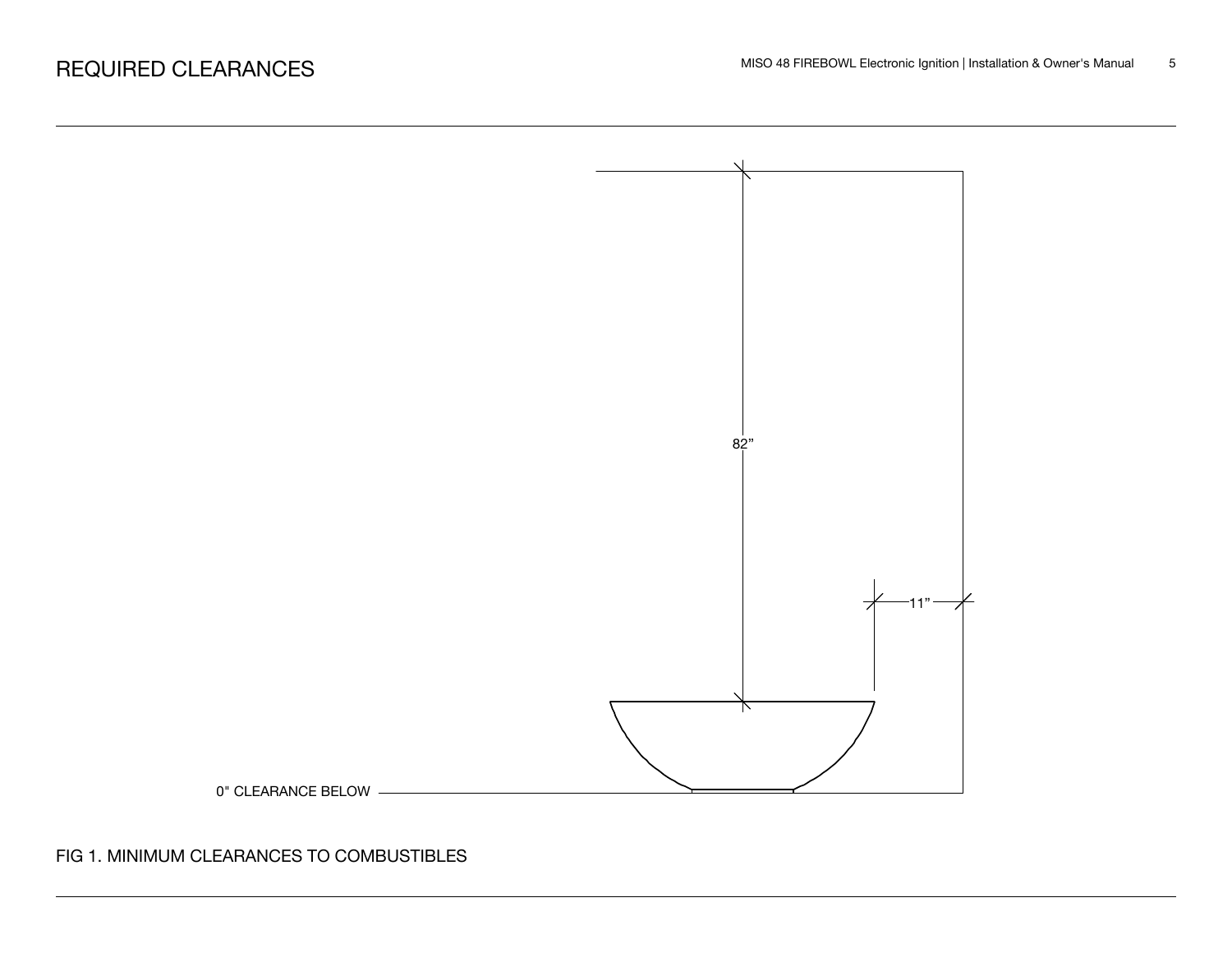accordance with these diagrams and instructions and/or failure to use parts specifically approved for use with this appliance may result in property damage or personal injury.

Do not remove the data plates attached to the Outdoor Fire Pit Burner. These plates contain important information.

#### NOTICE:

Installation and repair should be done by a qualified service person. The appliance should be inspected before use and at least once annually by a qualified service person. More frequent cleaning may be required as necessary. It is imperative that control compartment, burner ports and circulating air passageways of the appliance be kept clean.

#### CAUTION:

New Lava Rock may pop or crackle when first heated. This should subside after 30 minutes to one hour or more of operation. Maintain safe distance during this time.

#### TO ASSEMBLE THE FIRE PIT

- 1. Connect the Burner Assembly to the gas/propane WARNING: 1. Connect the Burner Assembly to the gas/propane correct FLAME APPEARANCE<br>Failure to position parts in supply using the supplied flex connector and following the instructions on page 8.
	- 2. Carefully leak test all connections following the procedure on page 8.
	- 3. Fill the burner pan evenly with burner media (crushed tempered glass for natural gas; volcanic rock for propane). Do not obstruct the pilot lighting port with burner media! Use burner media supplied by Paloform only!
	- 4. Follow the Initial Lighting Instructions on page 9. Make sure that the flame carries to all parts of the burner. Turn OFF the appliance and let it cool before proceeding to the next step.
	- 5. Place Topping Ring. Evenly distribute decorative topping (river stones, crushed glass or lava rock) on top of burner media. An uneven or excessively thick layer of topping can result in an uneven flame.
	- 6. Do not cover pilot shield. Keep the lighting port open and free of media. Do not use any media not supplied by the manufacturer!





BURNER MEDIA DECORATIVE TOPPING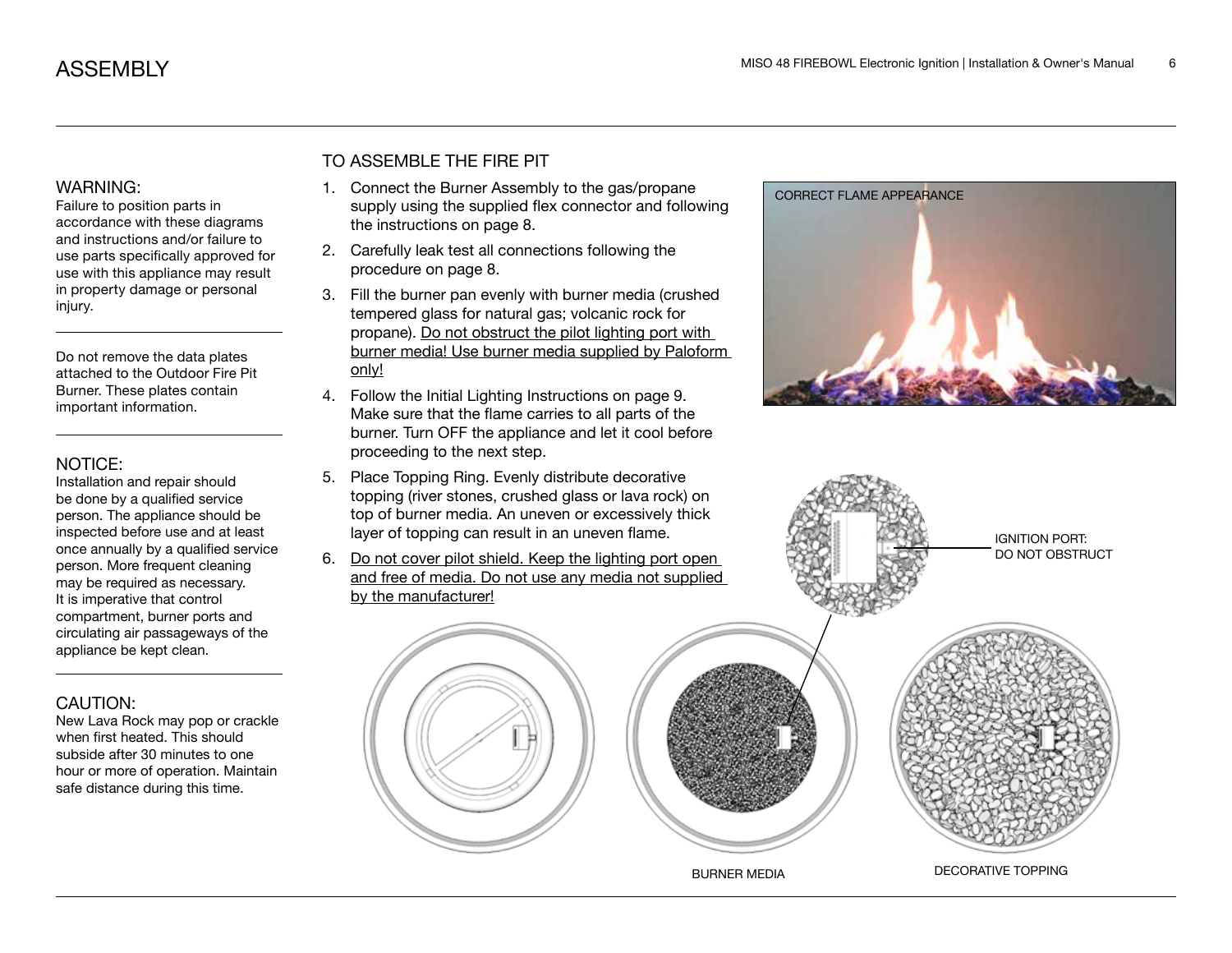CAUTION: Do not use any media over the burner that have not been supplied by Paloform. Landscape stone or other natural or manufactured materials may explode when heated.

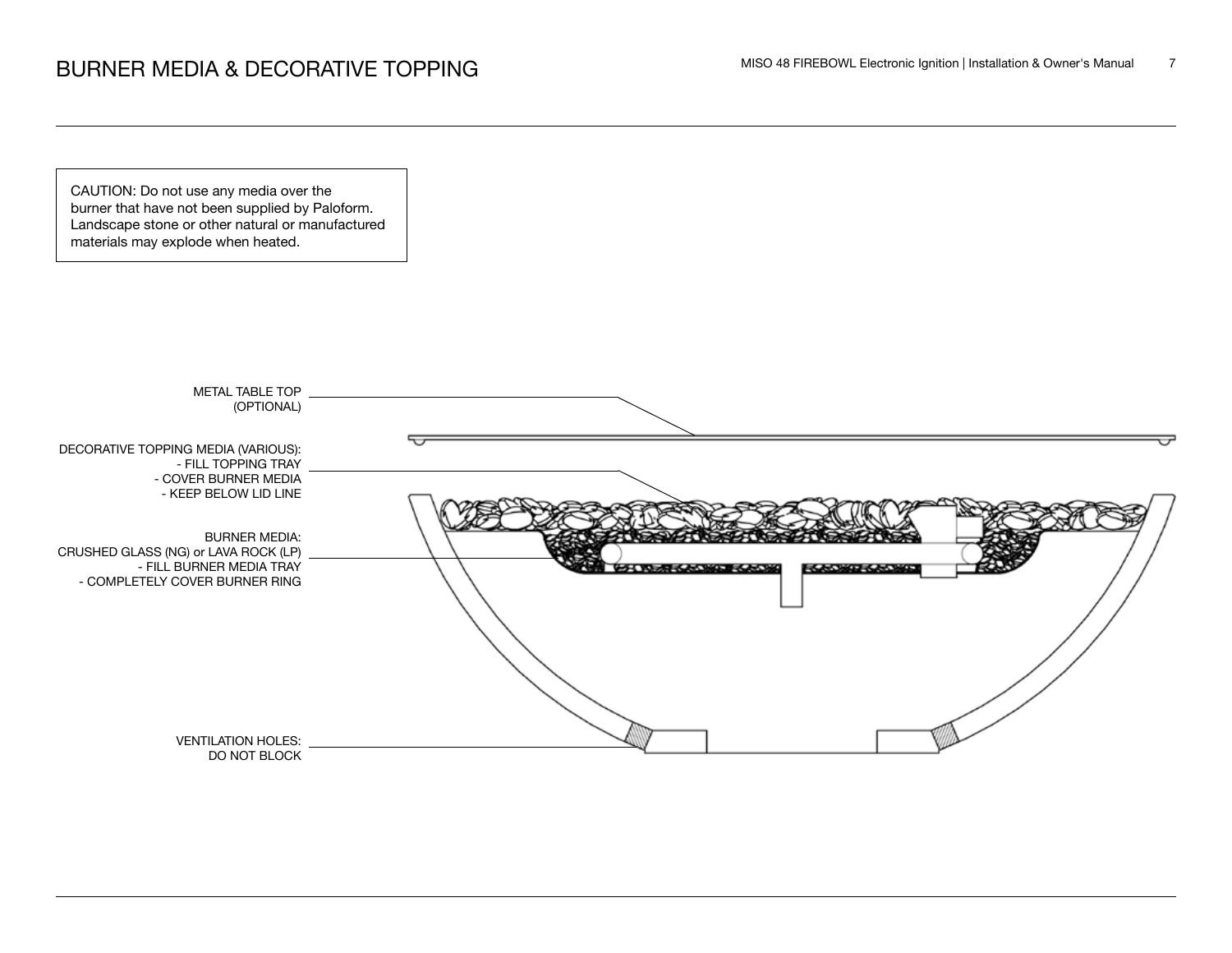# WARNING:

A qualified service person must connect the appliance to the gas supply. Follow all local codes.

#### CAUTION:

Use only new black iron or steel pipe. Internally tinned copper tubing may be used in certain areas. Use pipe of 1/2" diameter or greater to allow proper gas volume to Outdoor Fire Pit Burner. If pipe is too small, undue loss of pressure will occur.

#### INSTALLATION ITEMS NEEDED:

Before installing the Outdoor Fire Pit, make sure you have all items listed bellow:

- piping (check local codes)
- sealant
- manual shutoff valve
- adjustable (crescent) wrench or pliers
- sediment trap
- tee joints
- pipe wrench

#### INSTALLATION REQUIREMENTS

Installation must include a manual shutoff valve, union, and plugged 1/8" NPT tap. Locate NPT tap within reach for test gauge hook up. NPT tap must be upstream from the appliance.

Apply pipe joint sealant lightly to male threads. This will prevent excess sealant from going into pipe. Excess sealant in pipe could result in a clogged burner injector.

Install sediment trap in supply line as shown below. Locate sediment trap where it is within reach for cleaning and trapped matter is not likely to freeze.

A sediment trap prevents moisture and contaminants from entering the Outdoor Fire Pit controls. If a sediment trap is not installed, or is installed incorrectly, the unit may not work properly.

APPROVED FLEXIBLE GAS HOSE

#### CHECKING GAS CONNECTION

WARNING: Test all gas piping and connections for leaks after installing or servicing. Correct all leaks immediately.

WARNING: Never use an open flame to check for a leak. Apply a mixture of liquid soap and water to all joints. Bubbles forming on joints while the gas is running indicate a leak. Correct all leaks at immediately.

Test Pressures in Excess Of 1/2 psi (3.5 kPa) This appliance and its individual shutoff valve must be disconnected from the gas supply piping system during any pressure testing of that system at test pressures in excess of ½ psi (3.5 kPa).

Test Pressures Equal To or Less Than 1/2 psi (3.5 kPa) This appliance must be isolated from the gas supply piping system by closing its individual manual shutoff valve during any pressure testing of the gas supply piping system at test pressures equal to or less than ½ psi (3.5 kPa).

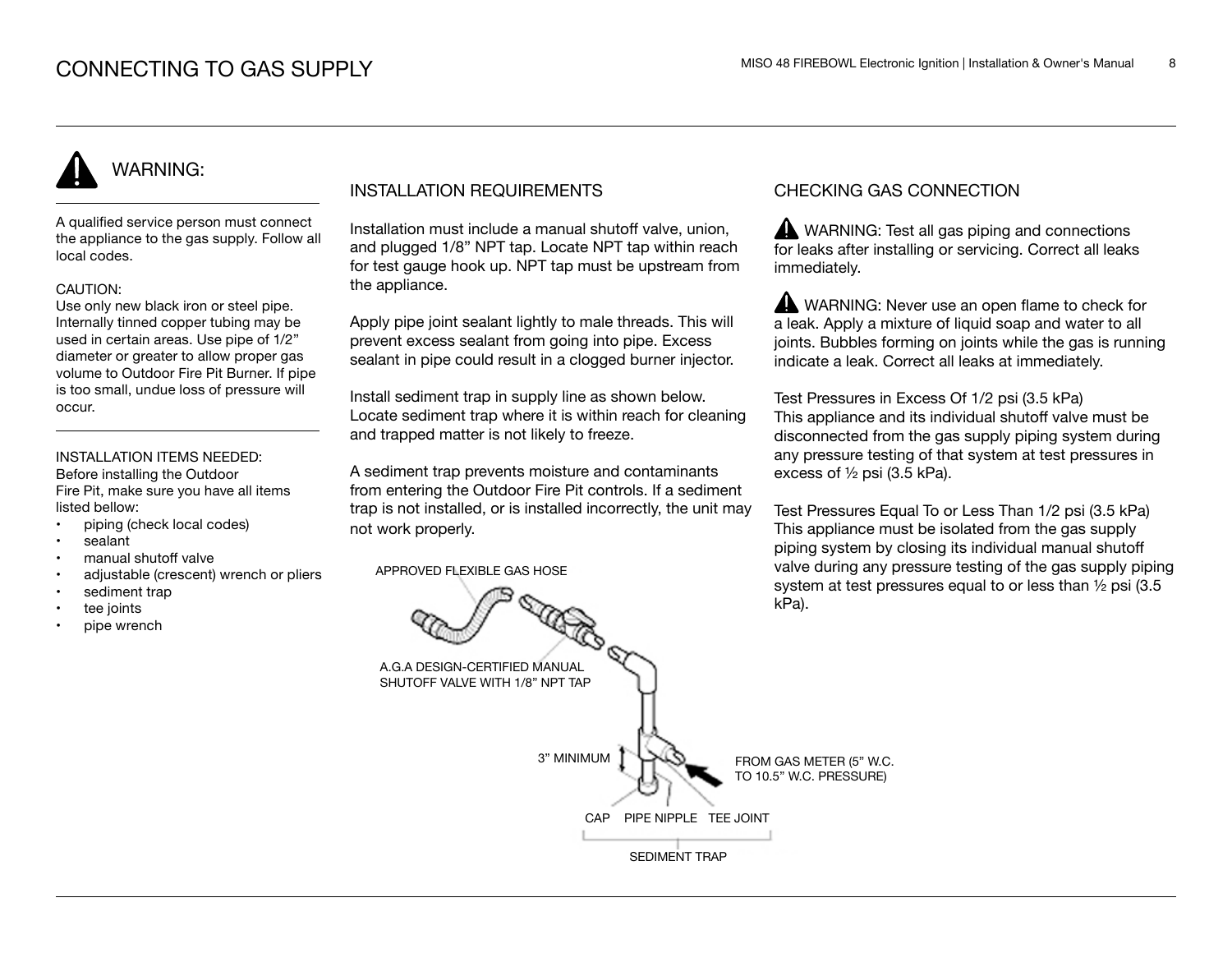# WARNINGS:

Failure to follow these instructions exactly may result in fire or explosion causing property damage, personal injury or loss of life.

Before operating the appliance, check all around the appliance area and on the surrounding floor for the smell of gas - some gas is heavier than air and may settle on the floor in the event of a leak. IF YOU SMELL GAS, follow the safety instructions on page 1 of this manual.

This appliance is equipped with an ignition device that automatically lights the pilot. Do not try to light the pilot manually.

The main gas valve in this appliance is not serviceable and does not have any control knobs or switches to operate. Do not remove the heat shields covering the valve and electronic devices. Do not try to repair or modify the valve, as doing so may result in a fire or explosion. Call a qualified service technician if you have any safety concerns.

Do not use this appliance if any part of it has been under water. Immediately call a qualified service technician to inspect the appliance and to replace any part of the control system and any gas control that has been under water.

Improper installation, adjustment, alteration, service or maintenance can result in injury or property damage. For assistance or additional information, consult a qualified installer, service agency or the gas supplier.

Do not store or use gasoline or other flammable vapors or liquids in the vicinity of this appliance.

#### INITIAL LIGHTING INSTRUCTIONS

Before placing burner assembly into a housing:

- 1. Purge air from the supply line.
- 2. Test for leaks in each of the following locations:
	- The gas supply line connection to the main valve;
	- The Burner connections and pilot;
	- All joints on the valve and control body;
	- All field made joints and gas shutoff valves;
	- All factory made joints and connections.
- 3. You may check for gas leaks using one of the following methods only:
	- Soap and water solution. WARNING: If using a soap and water solution to test for leaks, DO NOT spray the solution onto electronic parts;
	- An approved leak testing spray;
	- An electronic sniffer. NOTE: Remove any excess pipe compound from connections if using this method, as the compound can set off electronic sniffers.

#### DANGER: NEVER USE AN OPEN FLAME TO CHECK FOR GAS LEAKS.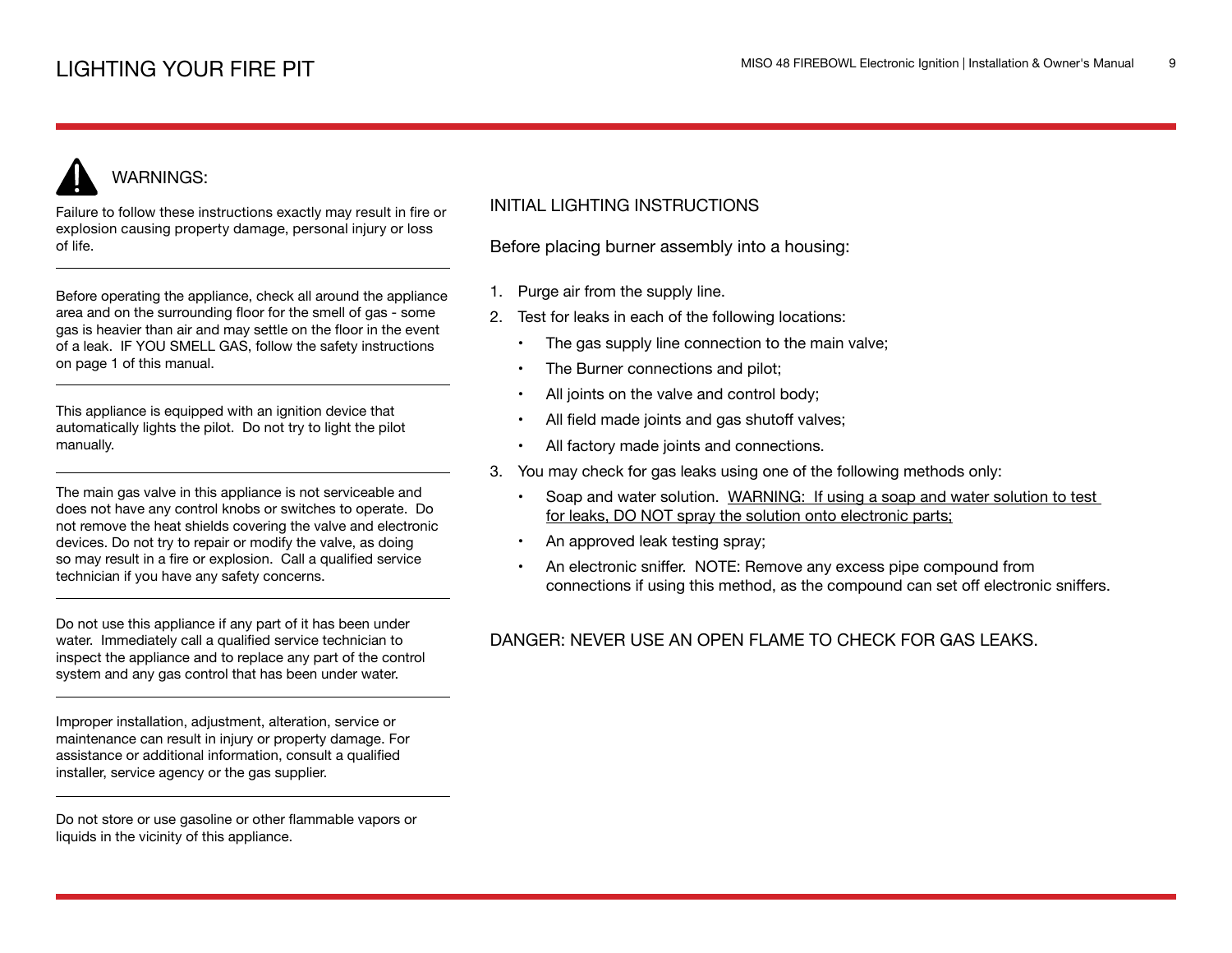#### WARNING:

This appliance is designed to be connected to a power source that is controllable by a switch.

Do not connect 24 VAC AC adapter to a live power source.

#### OPERATING INSTRUCTIONS

- 1. STOP! Read the safety information on pages 1, 2 and 9 of this manual.
- 2. Turn off all electric power to the appliance.
- 3. Do not attempt to light the pilot manually.
- 4. Turn the manual gas control valve to the OFF position.
- 5. Wait five (5) minutes to clear out any residual gas, then check for the smell of gas at and around the appliance, including near the floor. If you smell gas, STOP! Follow the instructions on page 1 of this manual. If you do not smell gas, continue to the next step.
- 6. Turn the manual gas control valve to the ON position.
- 7. Plug the supplied 24 VAC AC adapter into a 110V power outlet.
- 8. Connect the AC adapter to the AC input plug at the unit.
- 9. Place Burner Assembly in Housing
- 10. To ignite burner, turn on electric power to the appliance.
- 11. To turn off appliance, turn off electric power to the appliance.

#### TURNING OFF THE GAS TO THE APPLIANCE

- 1. Turn off all electric power supplied to the appliance if service is to be performed. Unplug the 24 VAC AC adapter from the power outlet.
- 2. If necessary, remove the burner from the housing to access the manual gas valve.
- 3. Turn the main manual shutoff valve to the full OFF position.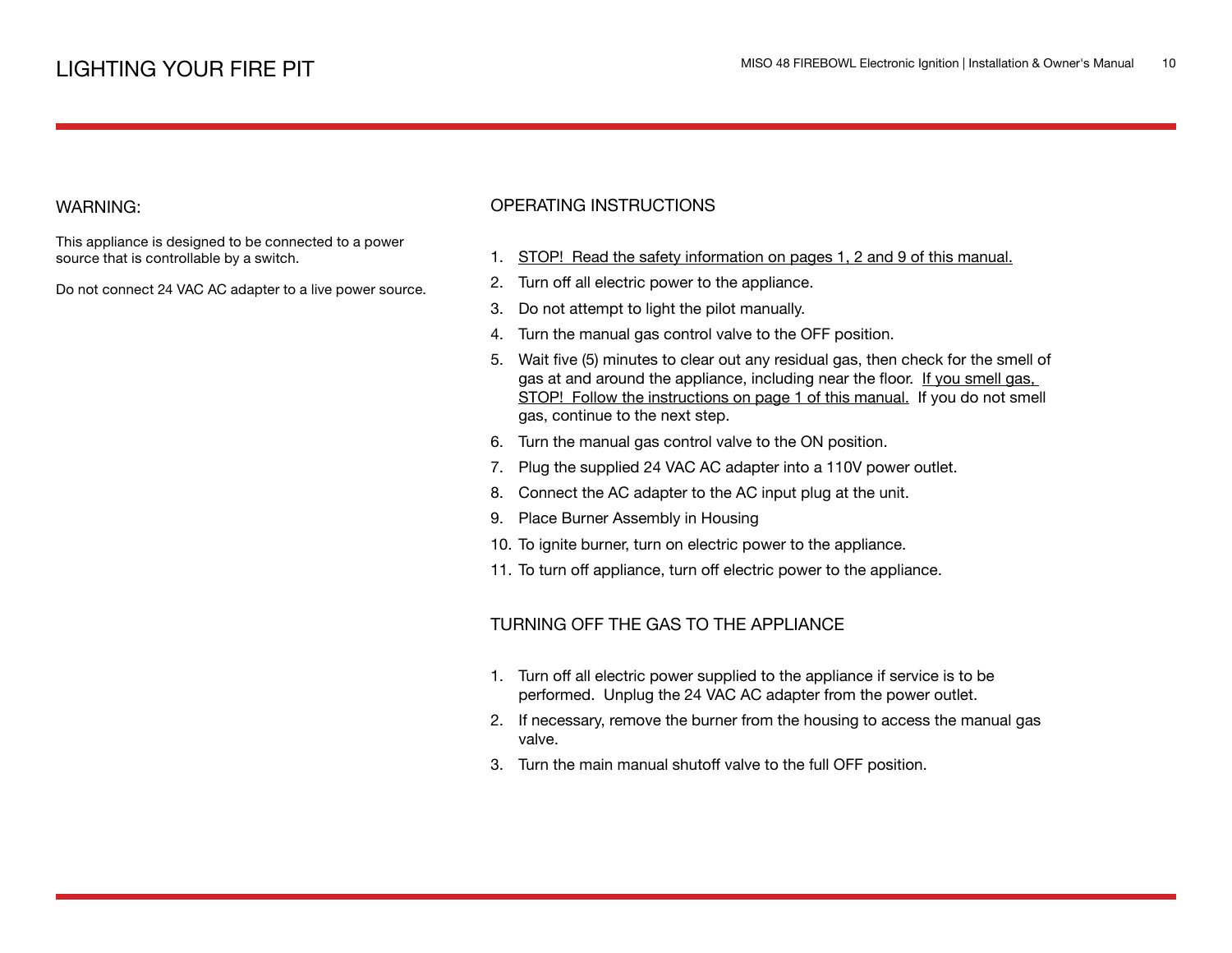#### KEEP YOUR FIRE PIT COVERED

Covering your fire pit with its all-weather cover when not in use will prolong the life of all its components.

WARNING: Turn off gas before servicing fire pit.

We recommend that a qualified service technician perform the following check-ups at the beginning of each fire pit season.

If any irregularities are apparent with operation. Please refer to Troubleshooting guide, pages 11-12.

#### BURNER ELEMENT AND PILOT

Inspect the burner at regular intervals at least twice a year. Keep the burner and pilot area clean by vacuuming or brushing. Make sure the burner porting and burner air openings are free of obstructions at all times. Remove pilot cover to inspect pilot.

Remove topping from top of burner ring and Inspect area around the burner. Remove any lint or foreign material with a brush or vacuum cleaner.

#### PILOT FLAME

The flames from the pilot should be visually checked as soon as the unit is installed, and periodically during normal operation. The pilot flame must always be present when the fire pit is in operation. The pilot flame has two distinct flames: one engulfing the flame sensor and the other reaching to the main burner.



PILOT ASSEMBLY

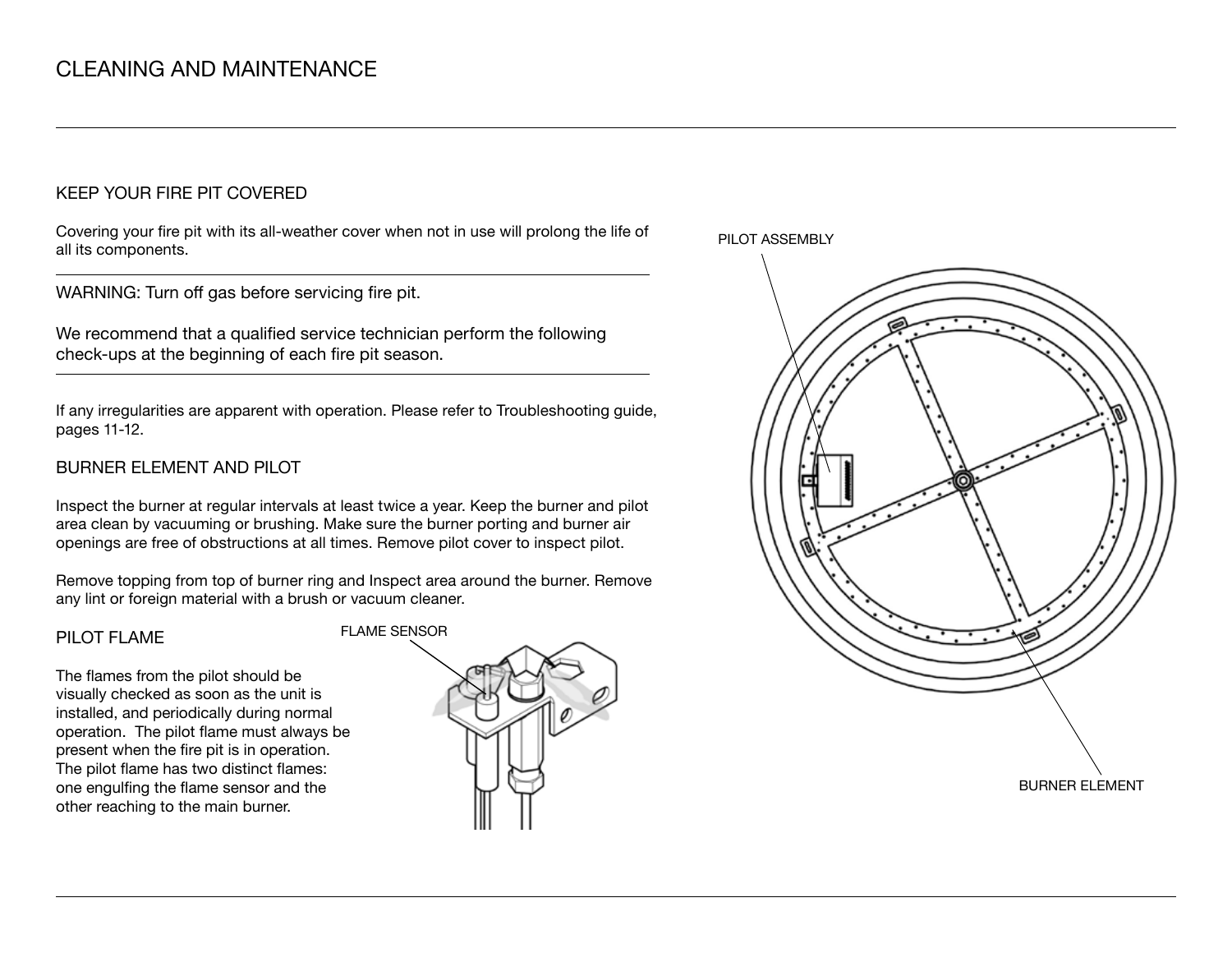| <b>WARNING:</b>                                                                                                                                                                                                                                                                                                            | <b>OBSERVED PROBLEM</b>                                                                                                                                                                 |    | <b>POSSIBLE CAUSE</b>                           |    | <b>REMEDY</b>                                                                                                                                                                                                                     |
|----------------------------------------------------------------------------------------------------------------------------------------------------------------------------------------------------------------------------------------------------------------------------------------------------------------------------|-----------------------------------------------------------------------------------------------------------------------------------------------------------------------------------------|----|-------------------------------------------------|----|-----------------------------------------------------------------------------------------------------------------------------------------------------------------------------------------------------------------------------------|
| Turn off appliance and let cool before<br>servicing. Only a qualified service person<br>should service and repair this appliance.                                                                                                                                                                                          | Burner shuts off/relights intermittently.                                                                                                                                               |    | Wind or gusts in excess of 16 km/h<br>(10 mph). |    | Protect pilot from wind with<br>decorative topping - sides of pilot<br>housing may be covered. DO<br>NOT BLOCK IGNITION PORT.<br>In the case of consistently windy<br>conditions, a protective glass<br>barrier may be necessary. |
|                                                                                                                                                                                                                                                                                                                            |                                                                                                                                                                                         | 2. | Air present in gas line                         | 2. | Ensure gas line is thoroughly bled                                                                                                                                                                                                |
|                                                                                                                                                                                                                                                                                                                            |                                                                                                                                                                                         | 3. | Not enough air to pilot                         | З. | Ensure ventilation holes/gaps are<br>not obstructed                                                                                                                                                                               |
|                                                                                                                                                                                                                                                                                                                            | Unit is smoking / sooting excessively.<br>(Note: It is natural and unavoidable for<br>appliance sets to produce moderate<br>levels of carbon (soot) where flames<br>contact the media.) | 1. | Poor fuel quality                               |    | Contact local natural gas<br>company                                                                                                                                                                                              |
| IMPORTANT: Operating unit where<br>impurities in air exist may create<br>odors. Cleaning supplies, paint, paint<br>remover, cigarette smoke, cements<br>and glues, new carpet or textiles,<br>etc., create fumes. These fumes may<br>mix with combustion air and create<br>odors. These odors will disappear<br>over time. |                                                                                                                                                                                         | 2. | Excessive flame impingement or<br>blockage      | 2. | Separate the stones to allow<br>more flame passage                                                                                                                                                                                |
|                                                                                                                                                                                                                                                                                                                            |                                                                                                                                                                                         | 3. | Improper fuel/air mixture                       | 3. | Remove any foreign items from<br>the flame pattern and/or check<br>for proper orifice sizing                                                                                                                                      |
|                                                                                                                                                                                                                                                                                                                            | Burner is excessively noisy<br>(Note: The movement and combustion                                                                                                                       |    | Passage of air/gas across irregular<br>surfaces |    | Relieve any tight bends or kinks<br>in gas supply line                                                                                                                                                                            |
|                                                                                                                                                                                                                                                                                                                            | of gas will create low, unavoidable<br>levels of noise.)                                                                                                                                | 2. | Excessive gas pressure on natural<br>gas units  | 2. | Check/reset gas regulator<br>pressure                                                                                                                                                                                             |
|                                                                                                                                                                                                                                                                                                                            | Gas odor even when power is off                                                                                                                                                         | 1. | Gas leak. See Warning statement<br>above.       |    | Locate and correct all leaks (see<br>Checking Gas Connections, pg 8)                                                                                                                                                              |
|                                                                                                                                                                                                                                                                                                                            |                                                                                                                                                                                         |    | Main gas valve defective.                       | 2. | Replace gas valve                                                                                                                                                                                                                 |
|                                                                                                                                                                                                                                                                                                                            | Unit produces unwanted odors                                                                                                                                                            | 1. | Gas leak. See Warning statement<br>below.       |    | Locate and correct all leaks (see<br>Checking Gas Connections, pg 8)                                                                                                                                                              |



Shut off gas supply. Do not try to light any appliance. Do not touch any electrical switch; do not use any phone in the vicinity of the appliance.

Immediately call your gas supplier from a safe distance. Follow your gas supplier's instructions.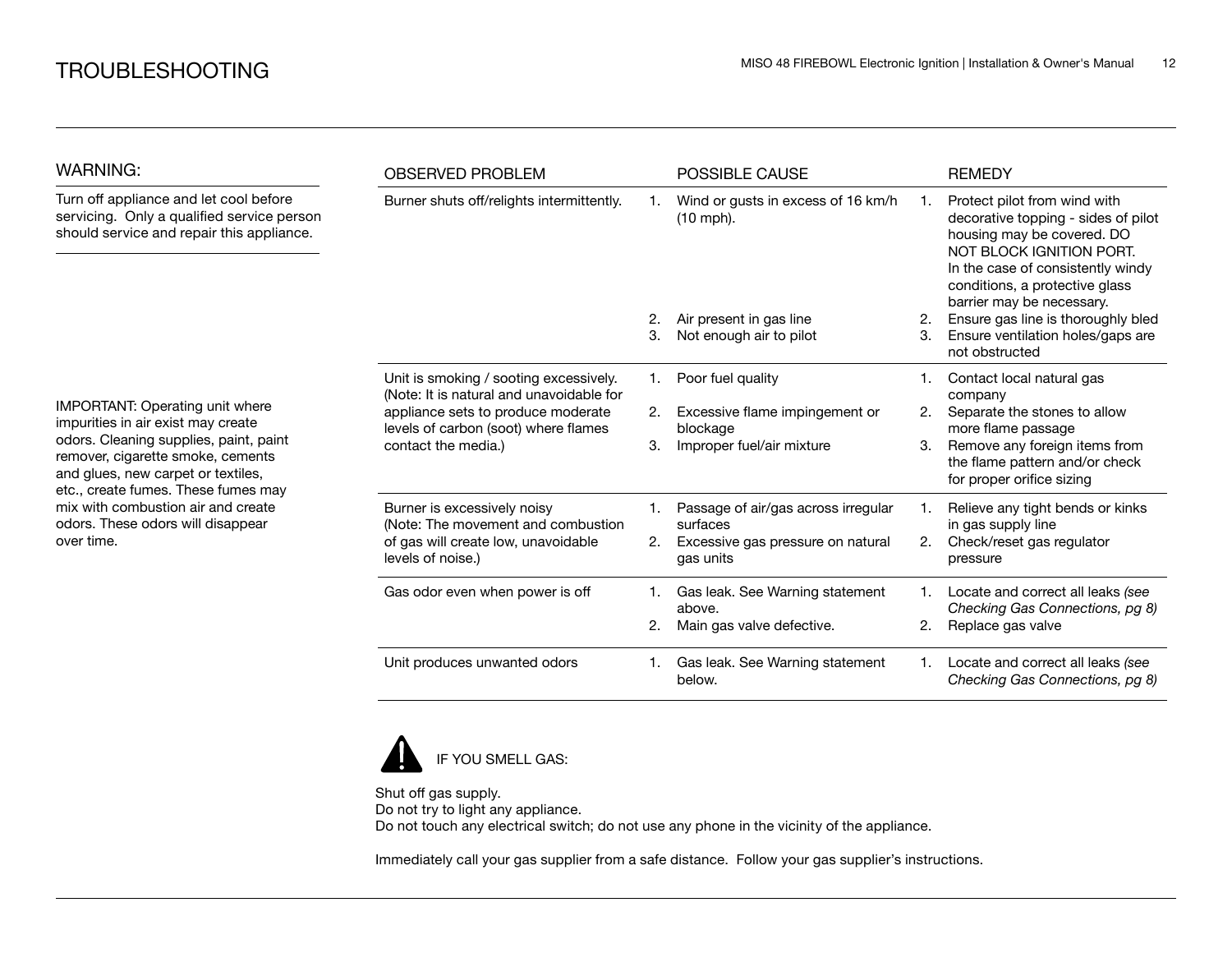WARNING:

| WARNING:                                                                                                                          | <b>OBSERVED PROBLEM</b>                                               |          | POSSIBLE CAUSE                                                                                                 |                                  | <b>REMEDY</b>                                                                                                                                                                                                                                                          |
|-----------------------------------------------------------------------------------------------------------------------------------|-----------------------------------------------------------------------|----------|----------------------------------------------------------------------------------------------------------------|----------------------------------|------------------------------------------------------------------------------------------------------------------------------------------------------------------------------------------------------------------------------------------------------------------------|
| Turn off appliance and let cool before<br>servicing. Only a qualified service person<br>should service and repair this appliance. | When power is turned on, nothing<br>happens                           | 1.       | No power to unit                                                                                               | $\mathbf{1}$ .<br>2.<br>3.<br>4. | Check connections between<br>controls, power adapter and<br>power source<br>Check power at source<br>Verify that power adapter is<br>functioning correctly<br>If you are using a third-party<br>remote control unit, verify that<br>this unit is functioning correctly |
|                                                                                                                                   | When power is turned on, there is a<br>spark at pilot but no ignition | 2.<br>3. | Gas supply turned off or manual<br>shutoff valve closed<br>Air in gas lines when installed<br>Pilot is clogged | 2.<br>3.                         | Turn off gas supply or open<br>manual shutoff valve<br>Purge air from the supply line<br>Clean pilot (see Cleaning and<br>Maintenance, page 11) or replace<br>pilot assembly                                                                                           |
|                                                                                                                                   |                                                                       | 4.       | Pilot valve lead is loose/<br>disconnected                                                                     | 4.                               | Check/reconnect lead                                                                                                                                                                                                                                                   |
|                                                                                                                                   | Burner does not light after pilot is lit                              | 1.<br>2. | Burner orifice is clogged<br>Inlet gas pressure is too low                                                     | 2.                               | Clean burner orifice<br>Contact local gas or propane<br>supplier                                                                                                                                                                                                       |
|                                                                                                                                   |                                                                       | 3.<br>4. | Flame sensor or Main Valve lead<br>loose/disconnected<br>Ignition Control Board failure                        | 3.<br>4.                         | Reconnect / replace lead<br>Replace Board                                                                                                                                                                                                                              |
|                                                                                                                                   | Delayed burner ignition                                               | 1.       | Lighting port is blocked                                                                                       | 1.                               | Remove burner media/debris<br>from Lighting Port                                                                                                                                                                                                                       |
|                                                                                                                                   | Burner flame is too low or too high                                   |          | Incorrect gas supply or pressure                                                                               | 1.                               | Check for proper gas supply<br>pressure                                                                                                                                                                                                                                |
|                                                                                                                                   |                                                                       | 2.       | Blocked burner orifice or burner<br>ports                                                                      | 2.                               | Free burner orifice and burner<br>ports of any burrs, paint, or other<br>blockage                                                                                                                                                                                      |
|                                                                                                                                   |                                                                       | 3.       | Improper burner orifice size                                                                                   | 3.                               | Verify proper burner orifice sizing<br>(see page 4)                                                                                                                                                                                                                    |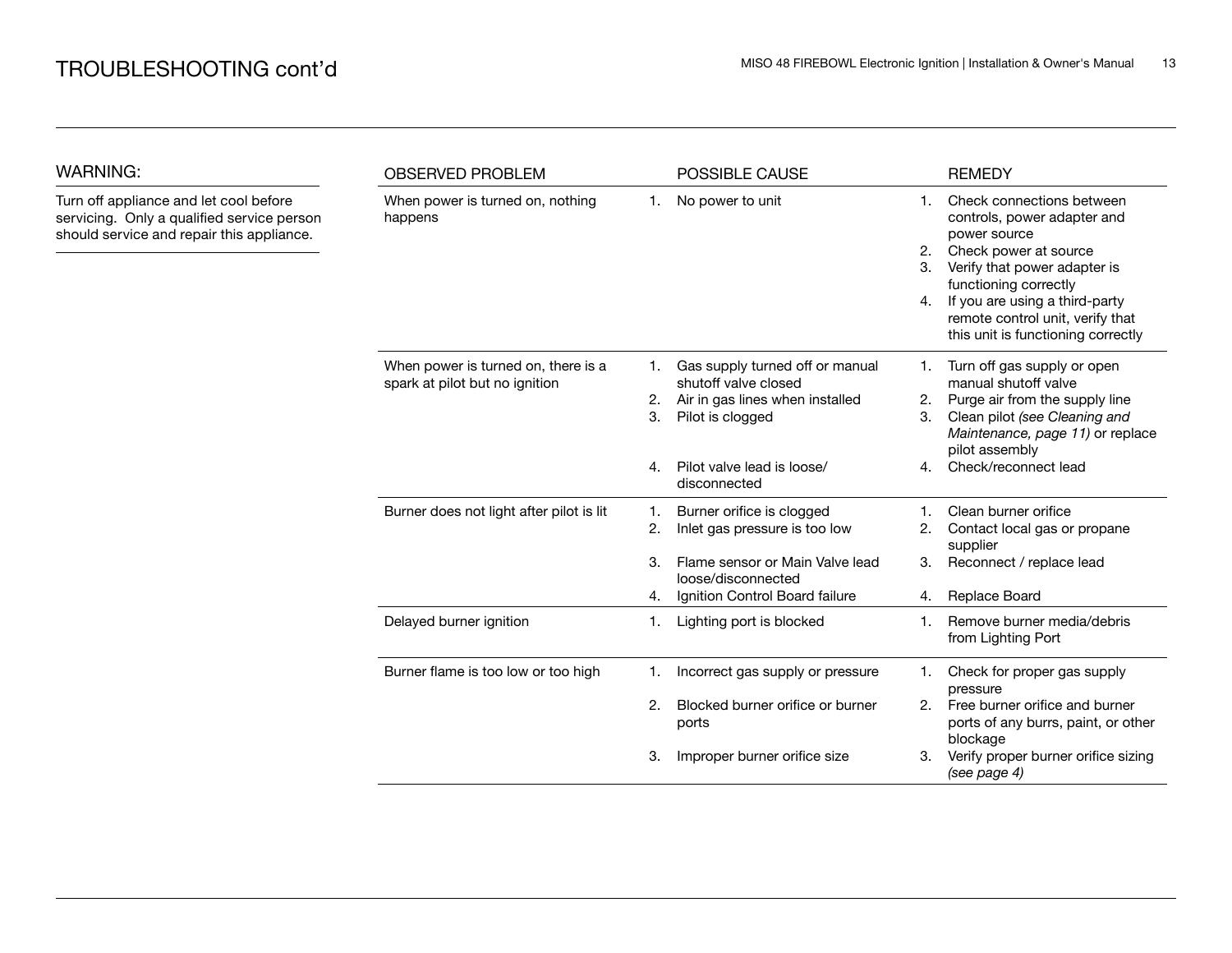|    |                                      | <b>Natural Gas</b>  | Propane           |
|----|--------------------------------------|---------------------|-------------------|
| 1  | <b>Pilot Cover</b>                   | CIR-EPC             | same              |
| 1a | Pilot Shroud                         | CIR-FPC             | same              |
| 2  | Pilot Assembly                       | PIL-E-410           | PIL-E-410LP       |
| 3  | 18" Burner Ring                      | CIR-24-BUR          | same              |
| 4  | Burner Pan                           | CIR-24-PAN          | same              |
| 5  | Venturi                              | CIR-VEN-1           | same              |
| 5a | Air Shutter                          |                     |                   |
| 6  | Orifice                              | FIT-ORI-J           | FIT-ORI-27        |
| 7  | 3/8" Flare Adapter                   |                     |                   |
| 8  | <b>Flex Connector</b>                | CON-SS-5MM-12       | same              |
| 9  | CIR Control Box                      | see drawing         | same              |
| 10 | Control Box Chassis                  | CIR-E-CHA           | same              |
| 11 | Power Adapter 120V-NA<br>(not shown) | E-POW-24VAC         | same              |
| 12 | Burner Media (not shown)             | Crushed Glass 25 kg | Lava Pebbles 18 L |
| 13 | Topping Media (not shown)            | Various             | Various           |
| 14 | Fabric Cover (not shown)             | COV-MIS48-LC        | same              |
| 15 | Concrete Vessel (not shown)          | MIS48-(colour code) | same              |

WARNING: Failure to position parts in accordance with diagrams or failure to use parts specifically approved for this appliance may result in property damage or personal injury.

REPLACEMENT PARTS ARE AVAILABLE FROM PALOFORM

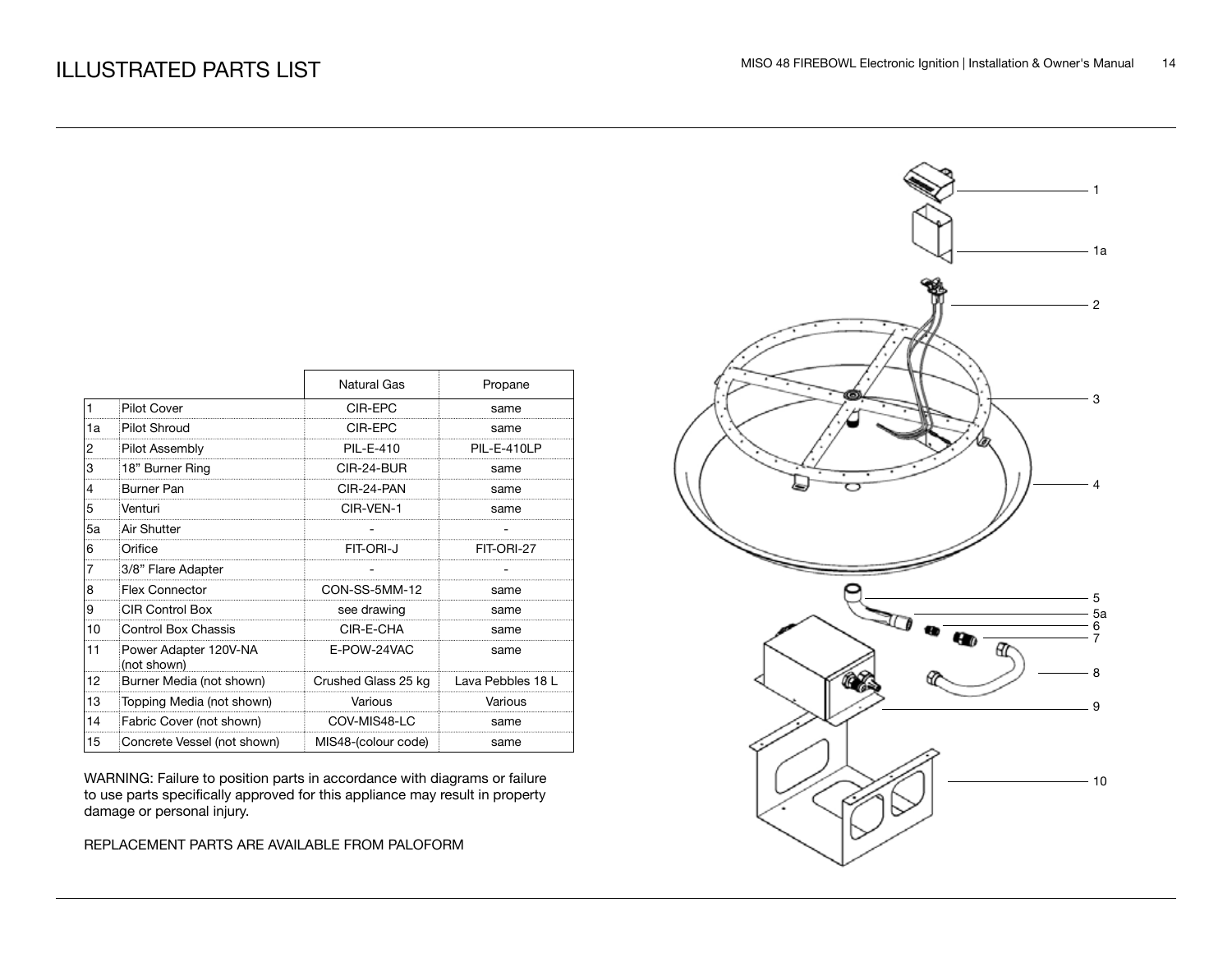|                              | Natural Gas                     | Propane                    |
|------------------------------|---------------------------------|----------------------------|
| <b>CIR Control Box Cover</b> | C-BUR-CIR-E-<br>$24 - BOX$      | same                       |
| CIR Control Box Housing      | C-BUR-CIR-E-<br>$24 - BOX$      | same                       |
| Dual Solenoid Valve          | C-BUR-E-VAL-<br><b>BASO-278</b> | w/ LP reg. spring          |
| 3/8"x1-1/2" - Nipple         |                                 |                            |
| 3/8" Bulkhead Union          |                                 |                            |
| 3/8" Street Elbow            |                                 |                            |
| Pilot Assembly               | PIL-E-410                       | PIL-E-410LP                |
| Shrink-fit Cord Grip         |                                 |                            |
| Ignition Control Board       | E-BOARD-CC9                     | same                       |
| 3/8" Flare Adapter           |                                 |                            |
| 3/8" Close Nipple            |                                 |                            |
| <b>Barrel Connector</b>      | part of wiring harness          |                            |
|                              | E-WIR-KIT                       | same                       |
|                              |                                 | Wiring Harness (not shown) |

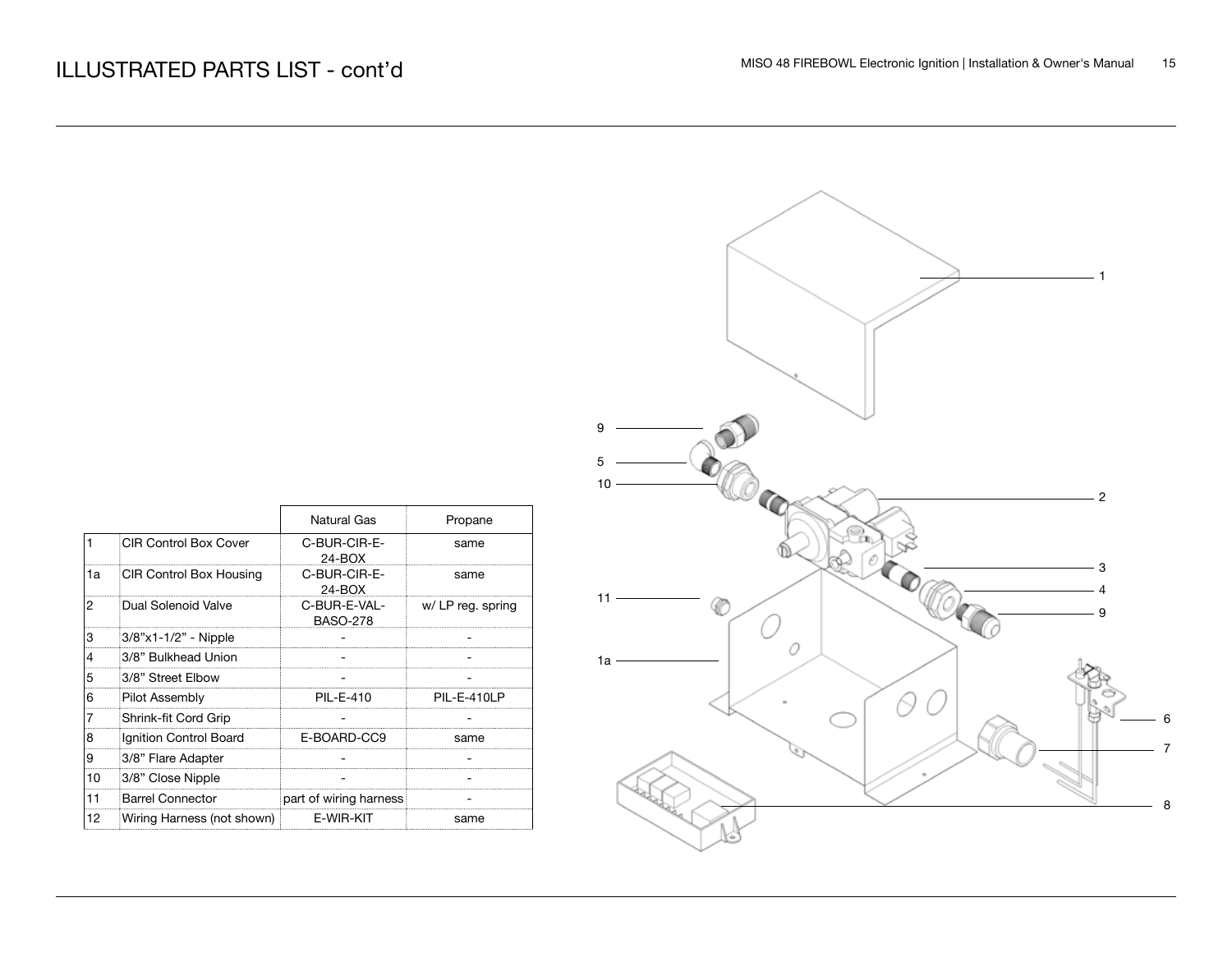

IGNITION CONTROL BOARD: E-BOARD-CC9